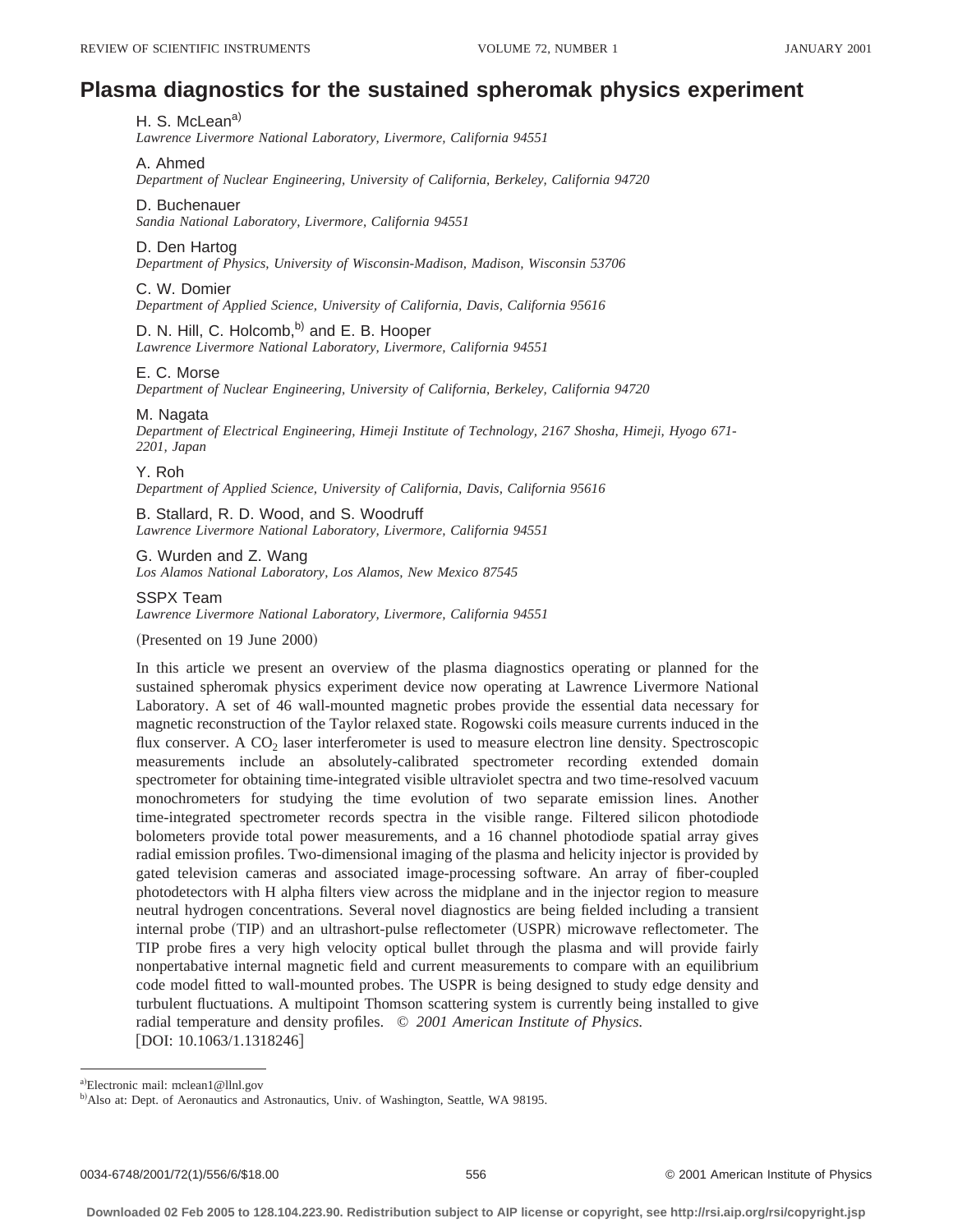

FIG. 1. SSPX with CORSICA modeling of equilibrium field profile.

# **INTRODUCTION**

The sustained spheromak physics experiment  $(SSPX)^1$ device produces spheromak<sup>2–8</sup> plasmas with an outer diameter of 1 m and a plasma minor radius of 0.23 m. A cross section of the device is shown in Fig. 1. Many diagnostics gain access at the slot located at the flux conserver midplane as shown in the figure. The SSPX has a large complement of diagnostics already fielded and several more coming online in the near future, particularly the profile diagnostics to measure the internal density, temperature, and magnetic field of the spheromak. A listing of SSPX diagnostics is given in Table I along with a description of the parameters measured and whether the diagnostic is temporally or spatially resolved. Many diagnostics on SSPX have been installed through collaborations with other institutions. A top view of SSPX diagnostics is shown in Fig. 2 with the major diagnostics labeled along with the collaborating institution. This article describes the diagnostics installed or soon to be installed on SSPX.

#### **BANK DIAGNOSTICS**

SSPX has two main capacitor banks, the 10 milliFarad 11 kV formation bank and the 120 milliFarad 5 kV sustaining bank. Both banks are switched with ignitrons. Rogowski loops are used to measure bank *dI*/*dt*. The signals are recorded on transient recorders and integrated numerically by the data analysis system to get  $I(t)$ . Twenty-four RG-218 cables connect the output of the ignitrons to the SSPX electrodes. A high voltage probe is mounted out at the SSPX electrodes where the bank cables tie in. Bank diagnostics provide a measure of input power, energy, and helicity.

# **MAGNETIC PROBES AND DIAGNOSTIC SLOT ROGOWSKI COILS**

Magnetic fields in SSPX are measured with edge magnetic probes mounted in small holes in the flux conserver. Each probe has two orthogonal windings sensitive to the poloidal and toroidal directions. The two coils in each of the probes are wound on a single Vespel form with 13 turns of No. 26 Kapton insulated wire for each of the coils. The probe

TABLE I. List of SSPX diagnostics including measured parameters and temporal or spatial profiling capability.

| Diagnostic                      | <b>Measures</b>                | Time resolved?           | Spatial profile?                 |
|---------------------------------|--------------------------------|--------------------------|----------------------------------|
| 1 Profile Thomson scattering    | ne, Te                         | Gated-single measurement | yes                              |
| 2 CO <sub>2</sub> laser         | ne                             | yes                      | two chords now, more to be added |
| 3 USPR                          | ne. fluctuations               | yes                      | yes                              |
| 4 TIP                           | internal Bt, fluctuations      | yes                      | yes                              |
| 5 16ch photodiode bolo array    | Prad. energy loss distribution | yes                      |                                  |
| 6 3 channel filtered bolo array | Prad, Wrad                     | yes                      | views midplane                   |
| 7.1 channel thermistor          | Wrad                           | integrating              | views midplane                   |
| 8 SPRED spectrometer            | Wrad, Te, Spectral rad         | integrating              | single chord, can be scanned     |
| 9 Ion Doppler spect             | Ti, Vi                         | yes                      | can view selected chords         |
| 10 Wall magnetic probes         | Bp, Bt at wall                 | yes                      | wall profile in $z$ , theta      |
| 11 Flux conserver Rogowskis     | Flux cons postcurrent          | yes                      | slot profile in theta            |
| 12 Visible spectrometer         | Impurities                     | integrating              | single chord                     |
| 13 Hard x ray                   | runaway electrons              | yes                      | single point                     |
| 14 VUV monochrometers           | line ratios, impurities, Te    | yes                      | two chords                       |
| 15 Midplane H alpha array       | neutral H                      | yes                      | yes-10 chords                    |
| 16 Injector H alpha             | neutral H                      | yes                      | single chord                     |
| 17 Injector TV camera           | discharge visible light        | gated-single point       | yes                              |
| 18 Midplane TV camera           | discharge visible light        | gated-single point       | yes                              |
| 19 Bank Rogowskis               | cap bank current, input power  | yes                      | na                               |
| 20 Injector voltage             | injector voltage, input power  | yes                      | na                               |
| 21 Bank room TV camera          | monitors for arcs              | yes                      | yes                              |
| 22 Injector room TV camera      | monitors for arcs              | yes                      | yes                              |
| 23 Residual gas analyzer        | vacuum sys-H20, evolved gas    | yes                      | na                               |
| 24 Vessel pressure              | vacuum sys, gas valve ops      | yes                      | na                               |

**Downloaded 02 Feb 2005 to 128.104.223.90. Redistribution subject to AIP license or copyright, see http://rsi.aip.org/rsi/copyright.jsp**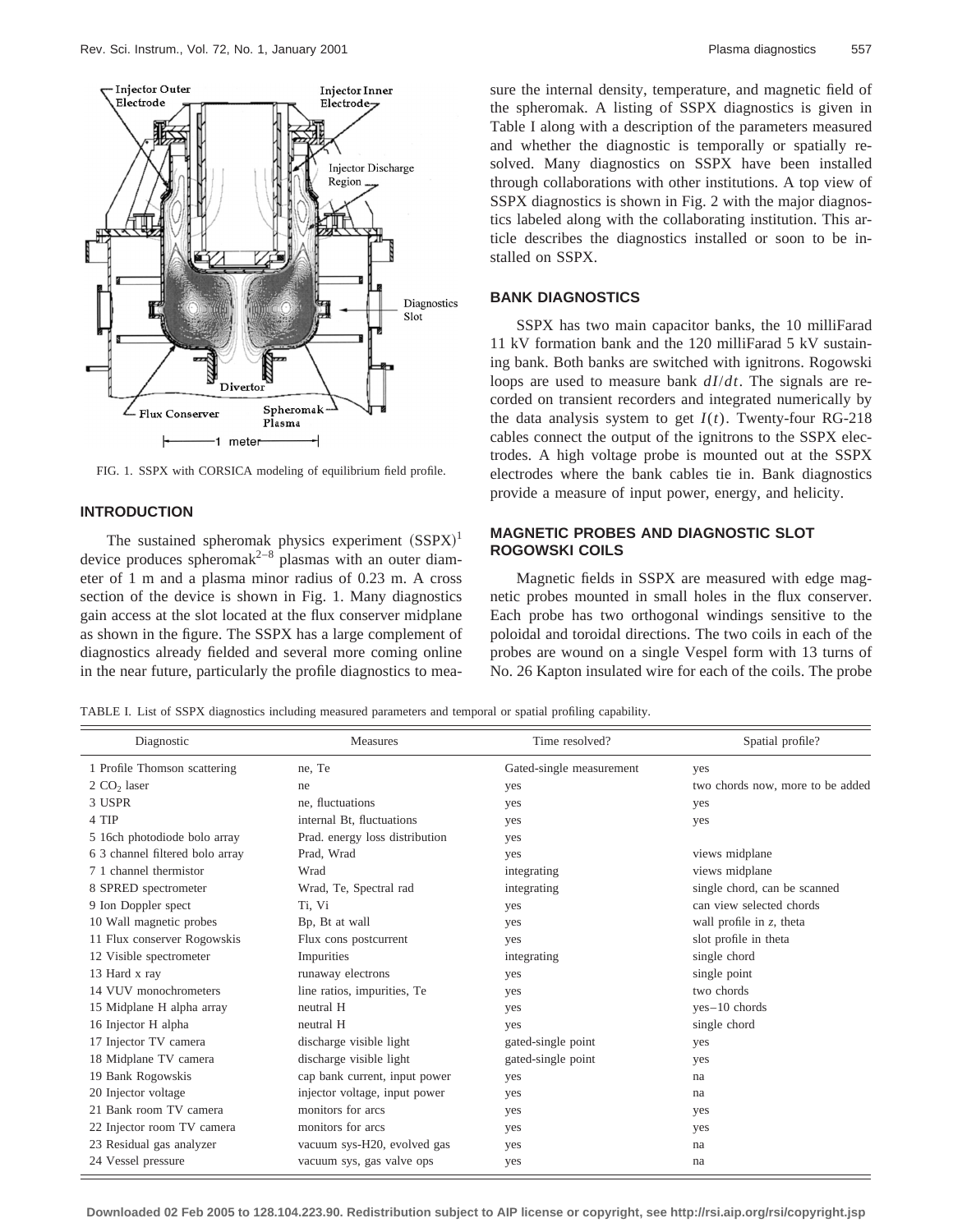

FIG. 2. Top view of SSPX diagnostics.

forms are 0.5 in. in diameter, are protected from plasma with a 0.010 in. hat-shaped stainless steel cover. The probe locations are arranged in three arrays—two axial and one azimuthal. One axial array is located at 90°, and the other at 292.5°. Each axial array has holes for 19 probes with positions extending from up in the injector discharge region, past the diagnostics slot and down to near the divertor region. The azimuthal array has holes for ten probes and is located just above the diagnostics slot. All probe locations are not currently filled with probes. There are ten probes in the axial array at 90° and five probes in the azimuthal array.

The two halves of the flux conserver are separated and form a slot where diagnostic access is available. The two halves are connected by 32 posts spaced evenly in azimuth. Sixteen posts have a Rogowski coil for measuring the current flow between the two halves. Each Rogowski coil is 192 turns of No. 26 Kapton-insulated wire wound on a 2 in. Vespel form. Like the magnetic probes, the Rogowski coils are protected from direct contact with plasma by a stainless steel shield.

The magnetic probes are used for several analyses. First, the probes provide input to the CORSICA equilibrium modeling code.<sup>9</sup> This modeling is used to infer the internal fields, currents, and *q* profile. A second use is mode analysis where the probe signals, coupled with the known spatial distribution of the probes, can be analyzed to explore mode activity such as the central column kinking and the ''dough-hook'' mode seen on SPHEX.<sup>10-12</sup>

#### **CO2 INTERFEROMETER**

Los Alamos National Laboratory (LANL) has collaborated to install the multichord heterodyne  $CO<sub>2</sub>$  laser interferometer that was used on the compact toroid experiment (CTX) experiment on SSPX. The system consists of a 40 W pulsed CO<sub>2</sub> laser and other optics mounted on an optical table adjacent to the SSPX vacuum vessel. The  $CO<sub>2</sub>$  beam is directed through an array of beam splitters and mirrors, frequency shifted and split into several separate beams, then directed through the SSPX vacuum vessel. Two beams are currently operational. Each beam travels through ZnSe windows on the SSPX vessel to mirrors mounted on the far side of the vessel. The optical table and the mirror mounts on the far side of the machine are tied together mechanically and the whole system floats on air-isolation mounts to avoid vibrations. Two 10 mW class 3 HeNe lasers are used for alignment. Density measurements are presented in a companion article.<sup>13</sup> A typical shot showing SSPX discharge current, voltage, edge poloidal field, and density is shown in Fig. 3.

#### **SPRED SPECTROMETER**

The SPRED $14,15$  Spectrometer measures radiation in the 10–160 nm spectral region. The instrument has been absolutely calibrated for intensity at the National Institute of Standards and Technology. The diagnostic is mounted at the flux-conserver midplane and has a tangential view along the magnetic axis. The spectrometer recording extended domain (SPRED) spectrometer has shown that the major radiating species in SSPX plasmas are carbon, nitrogen, and oxygen. The instrument has also demonstrated efficacy in several cleanup methods for reducing those impurities by showing



FIG. 3. A typical sustained SSPX discharge showing discharge current, voltage, edge poloidal field, and line average electron density.

**Downloaded 02 Feb 2005 to 128.104.223.90. Redistribution subject to AIP license or copyright, see http://rsi.aip.org/rsi/copyright.jsp**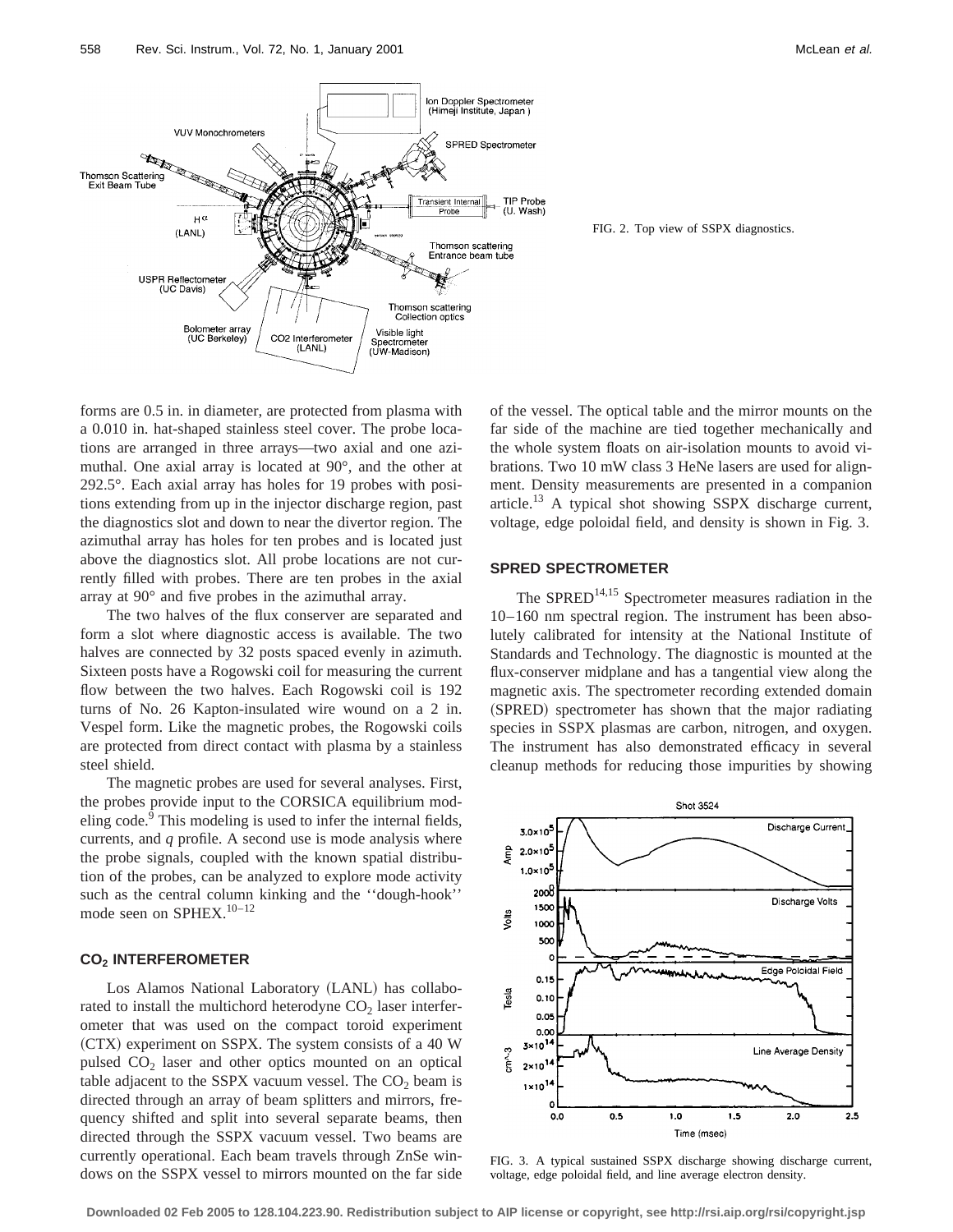large reductions in impurity line radiation after helium discharge cleaning and titanium gettering on the inside of the SSPX flux conserver.<sup>16</sup>

# **VUV MONOCHROMETERS**

SSPX has two Acton Research Model VM-502 monochrometers installed. The instruments have a nominal 0.2 meter focal length, aberration-corrected concave holographic gratings, nominal  $f/4.5$  aperture ratio, and a precision micrometer for slit adjustment. A manual sine drive mechanism provides a linear wavelength change with a rotation of a precision lead screw. The spectrometer housing is sealed with o rings, and bakeable to 150 °C. The detector system uses a magnetically shielded photomultiplier (PM) tube with a sodium salicylate coated window (ARC Model DA-781). The instruments are usually tuned to specific lines identified by the SPRED spectrometer. This then provides a timeresolved measurement of the line radiation. The monochrometers are mounted on adjacent ports and view along a tangent to the magnetic axis. The visible ultraviolet (VUV) monochrometers have shown oxygen and carbon radiation measurements temporally consistent with total radiation as measured by the bolometers.

#### **VISIBLE SPECTROMETER**

The SSPX visible spectrometer is a 0.5 m Jarrell–Ash model 82-000 installed by the University of Wisconsin.<sup>17</sup> It is capable of operating with high resolution  $(\Delta \lambda \le 0.015 \text{ nm})$ or large bandpass (110 nm range w/ $\Delta\lambda$  < 0.3 nm) by changing the grating. It is capable of measuring emission line broadening  $(Ti)$  and performing emission line surveys (impurity composition) from UV to near infrared. The charge coupled device detector is a Santa Barbara Instrument Group, Inc. (SBIG) model ST-6V. An electromechanical shutter limits temporal resolution to 2 ms exposure times. Light is collected by a telescope that views a diametrical chord through the plasma. This light is coupled to spectrometer by a fused silica fiber optic bundle. The input slit is 25  $\mu$ m. Data is acquired by computer over a fiber optic link.

#### **ION DOPPLER SPECTROMETER**

This diagnostic is being fielded in collaboration with the Himeji Institute of Technology. The system is similar to the visible spectrometer discussed above, but uses a larger 1 m spectrometer and a 16 element Hamamatsu R5900 photomultiplier tube for light detection. The grating is 1800 l/mm blazed at 300 nm. The detector has a UV window that provides good sensitivity from 185–650 nm. Each channel of the PM tube is recorded on a digitizer and provides a timeresolved record of the spectra. Light is coupled to the spectrometer with a fiber optic. A collimating telescope can be aligned to view one of five different angles through the plasma. The overall resolution of the instrument is 0.025 nm. H beta as well as oxygen and carbon impurity lines are typically measured and used to infer plasma flow and ion temperature.

# **H-ALPHA ARRAY**

The H-alpha array has been installed in collaboration with LANL. This system is comprised of PM tubes with H-alpha filters, fiber optics for light transport, and lenses to collimate views through the plasma and couple light into the fibers. Seven chords are viewed at the midplane. An eighth channel views up in the injector region. The seven viewing chords at the midplane provide a fairly coarse profile from one edge of the flux conserver to the other edge.

#### **BOLOMETER**

The bolometer system has been installed in collaboration with the University of California, Berkeley. The instrument contains three subsystems: a 16 channel absolute-intensity soft x ray and ultraviolet  $(AXUV)^{18}$  silicon photodiode array for profile measurements; three single AXUV silicon photodiodes that view a large section of the plasma with two of the diodes filtered to provide energy resolution; and a thermistor-based integrating bolometer to measure total energy. The 16 channel array views 16 chords through the plasma starting near the vertical geometric axis and spreading out toward the outer edge of the flux conserver. In the three single diode section, one diode is bare, the second diode is filtered with glass, and the third is filtered with lithium fluoride. The bolometer section has two thermistors in a bridge circuit with one thermistor exposed to plasma radiation and the other blinded. All sections of the bolometer are mounted in a single package, positioned in the diagnostics slot, and view the SSPX midplane. A unique feature of the bolometer is the ability to pulse a quantity of gas, such as hydrogen, into the bolometer internals to attenuate charge exchange neutrals. This provides the potential for measuring the energy and power loss due to charge exchange as well as radiation. As stated above, the bolometer has shown radiation measurements temporally consistent with oxygen and carbon radiation as measured with the vacuum monochrometers.

#### **GATED CAMERAS**

Two gated cameras are installed on SSPX to observe the discharge. One camera is color and the other is black and white. The minimum gating time is 65  $\mu$ s. There are two viewing locations for the cameras. One is a side view of the flux conserver. The other uses a convex mirror at the bottom of the flux conserver and looks upward through the opening of the flux conserver to view the end of the inner electrode and the gap between the inner and outer electrodes. These cameras have proved very useful for studying localized arcing on the electrodes. They also give a qualitative indication of the breakdown symmetry in the interelectrode gap. The color camera also gives an indication of the gas species especially when changing the injected gas from hydrogen to helium and vice versa.

# **PROFILE THOMSON SCATTERING**

The SSPX Thomson scattering system consists of an 1.4 J pulsed Nd:YAG laser mounted on an enclosed table in an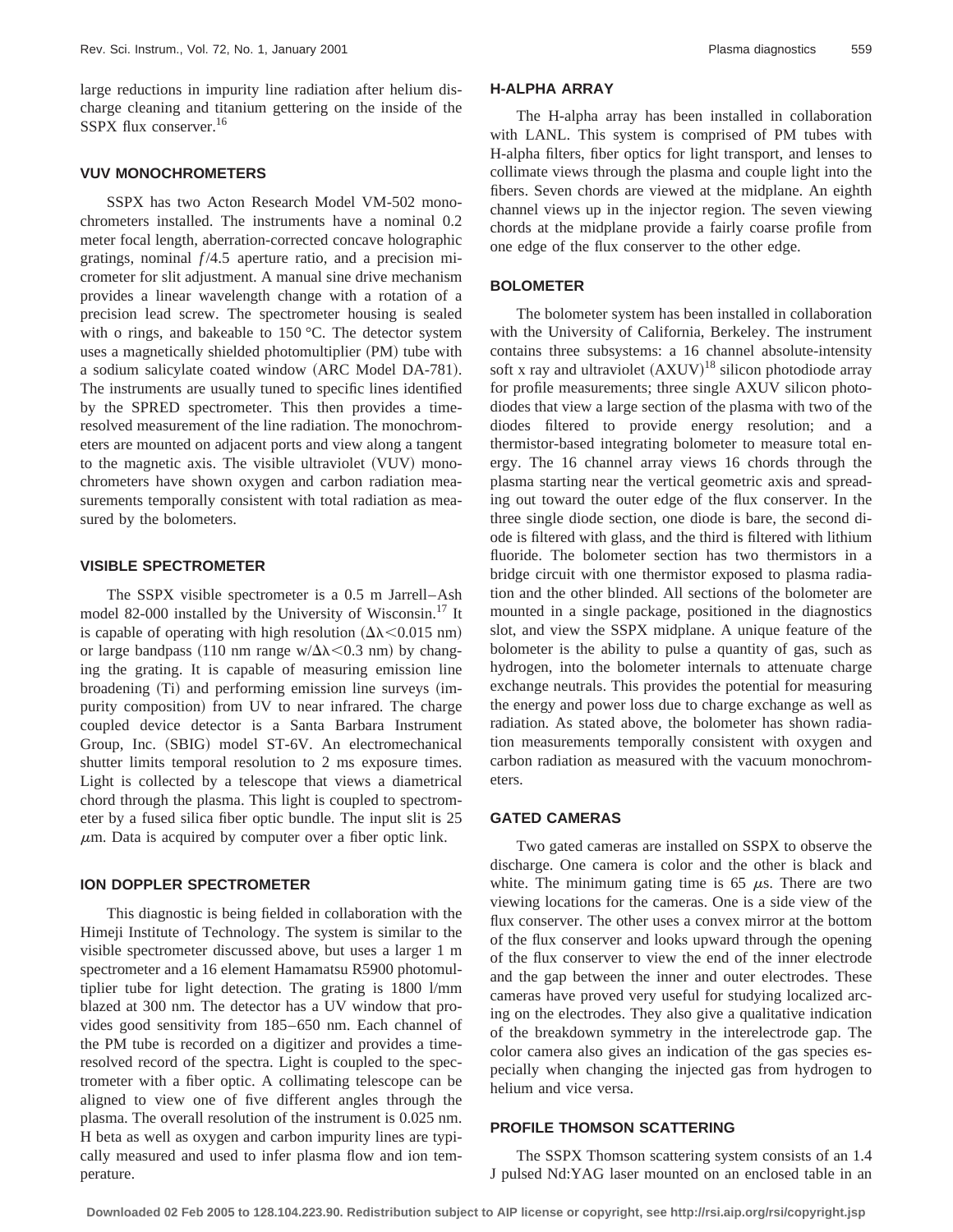enclosed room located on the first floor of the experimental building. A series of beam tubes and mirrors transport the beam up to the SSPX vessel on the second floor. The entrance and exit beam tubes mounted on the SSPX vessel are baffled to reduce stay light. A beam dump is positioned at the far end of the exit tube where a remote television  $(TV)$ camera monitors alignment. A visible HeNe laser is used to alignment. Ten locations along a radius are imaged onto ten optical fibers by collection optics. These fibers transport the light to polychrometer boxes on the ground floor beneath the experiment. The polychrometer boxes are commercially produced by General Atomics<sup>19</sup> and are configured with filters to split the incoming light into four wavelength ranges. The light transmitted through each filter is detected with an avalanche photodiode. the first wavelength range is the laser wavelength and is used for calibrating the system. The other three ranges are selected to provide temperature measurements from 2 to 2000 eV. The overall sensitivity of the system is designed to measure a minimum density of 5  $\times 10^{18}$  m<sup>-3</sup>. The diagnostic is in the initial stages of startup.

#### **TRANSIENT INTERNAL PROBE**

The transient internal probe (TIP) is installed on SSPX in collaboration with the University of Washington, who also developed the diagnostic.<sup>20</sup> The TIP provides a localized internal measurement of magnetic field by firing a small, terbium-doped glass bullet, clad with sapphire, through the plasma at a velocity of 2000 m/s. The path length through the plasma is 0.73 m so the residence time in the plasma is  $365 \mu s$ . The bullet has a large Verdet constant and the polarization of light passing through the bullet is rotated in proportion to the component of magnetic field along the bullet's axis. An argon-ion laser beam illuminates the front side of the bullet during its flight. The backside of the probe has a retroreflector attached and light is reflected back through the probe to an ellipsometer where it is analyzed for rotation. A two-stage gas gun is used to accelerate the bullet. A sacrificial mirror is used to illuminate the path of the bullet and is destroyed after the measurement. The time response of the system is better than a microsecond and can therefore resolve fast fluctuations and spatially profile the field and field fluctuations inside the plasma. Additional details on this diagnostic are provided in a companion article. $^{21}$ 

# **ULTRASHORT-PULSE REFLECTOMETER**

The ultrashort-pulse reflectometer<sup>22</sup> (USPR) was built and installed in collaboration with the University of California, Davis.23 In this system, a short pulse from an impulse generator is propagated though a dispersive waveguide that spreads the signal out into frequencies ranging from 7 to 18 GHz. These signals are filtered into eight frequency bands that are then mixed with six other higher frequency signals to produce 48 total discrete frequency channels ranging from 33 to 150 GHz. These signals are sequentially switched through six overmoded wave guides mounted in vacuum and launched by microwave horns at the edge of the SSPX plasma in the diagnostics slot. Each discrete frequency will reflect from plasma at a critical density given by the plasma frequency. The electronics measures the time between outgoing and reflective signal and translates this into a distance to the reflective layer. For the frequencies of this system, density can be measured in the range from  $1.3 \times 10^{19}$  m<sup>-3</sup> to  $3 \times 10^{20}$  m<sup>-3</sup>. This system samples each frequency every 18  $\mu$ s and is fast enough to observe some classes of density fluctuations.

#### **SUMMARY**

SSPX has a complete set of plasma diagnostics either currently operating or coming online in the near future to meet the goals of the experiment. Several novel diagnostics such as the gas-puffed bolometer, the transient internal probe, and the ultrashort-pulse reflectometer are being fielded and will provide internal profiles of radiated power, charge exchange power, magnetic field, and density. They will also provide fluctuation data. These new measurements will be coupled with more standard diagnostic such as Thomson scattering and laser interferometry to provide measurement redundancy. Many diagnostics on SSPX are the result of collaborations with other institutions and additional details are available in the cited references.

#### **ACKNOWLEDGMENT**

This work was performed under the auspices of the U. S. Department of Energy by University of California Lawrence Livermore National Laboratory under contract No. W-7405- Eng-48.

- 1E. B. Hooper, L. D. Pearlstein, R. H. Bulmer, Nucl. Fusion **39**, 863  $(1999)$ .
- $^{2}$ M. N. Rosenbluth and M. N. Bussac, Nucl. Fusion 19, 489 (1979).
- 3T. R. Jarboe, I. Henins, A. R. Sherwood, C. W. Barnes, and H. W. Hoida, Phys. Rev. Lett. **51**, 39 (1983).
- <sup>4</sup> C. W. Barnes, J. C. Fernandez, I. Henins, H. W. Hoida, T. R. Jarboe, S. O. Knox, G. J. Marklin, and K. F. McKenna, Phys. Fluids 29, 3415 (1986).
- 5M. Nagata, T. Kanki, T. Matsuda, S. Naito, H. Tatsumi, and T. Uyama, Phys. Rev. Lett. **71**, 4342 (1993).
- <sup>6</sup>M. G. Rusbridge, S. J. Gee, P. K. Browning, G. Cunningham, R. C. Duck, A. al-Karkhy, R. Martin, and J. W. Bradley, Plasma Phys. Controlled Fusion 39, 683 (1997).
- $17$  J. B. Taylor, Phys. Rev. Lett. 33, 1139 (1974).
- <sup>8</sup> J. B. Taylor, Rev. Mod. Phys. **58**, 741 (1986).
- <sup>9</sup> J. A. Crotinger, L. LoDestro, L. D. Pearlstein, A. Tarditi, T. A. Casper, and E. B. Hooper, CORSICA: A Comprehensive Simulation of Toroidal Magnetic Fusion Devices, Rep. UCRL-lD-126284, Lawrence Livermore National Laboratory, CA (1997).
- 10H. Alfven, L. Lindberg, and P. Mitlid, J. Nucl. Energy, Part C **C1**, 116  $(1960)$ .
- <sup>11</sup>C. W. Hartman, Proceedings of the Second US-Japan Workshop on Compact Toroids, Nagoya, Japan, 1979.
- <sup>12</sup>R. C. Duck, P. K. Browning, G. Cunningham, S. J. Gee, A. Al-Karkhy, R. Martin, and M. G. Rusbridge, Plasma Phys. Controlled Fusion **39**, 715  $(1997).$
- <sup>13</sup> Z. Wang, G. A. Wurden, C. W. Barnes, C. J. Buchenauer, H. S. McLean, D. N. Hill, E. B. Hooper, and S. Woodruff, Rev. Sci. Instrum. (these proceedings).
- <sup>14</sup>B. C. Stratton, R. J. Fonck, K. Ida, K. P. Jaehnig, and A. T. Ramsey, Rev. Sci. Instrum. 57, 2043 (1986).
- <sup>15</sup> R. J. Fonck, A. T. Ramsey, and R. V. Yelle, Appl. Opt. **21**, 2115 (1982).
- 16R. D. Wood, D. N. Hill, E. B. Hooper, D. Buchenaur, A. Ahmed, K. J. Thomassen, in Proceedings of the 14th Conference on Plasma Surface Interactions, Rosenheim, Germany, May 22-26 2000 (unpublished).
- $17$  D. J. Den Hartog and D. J. Holly, Rev. Sci. Instrum.  $68$ ,  $1036$  (1997).